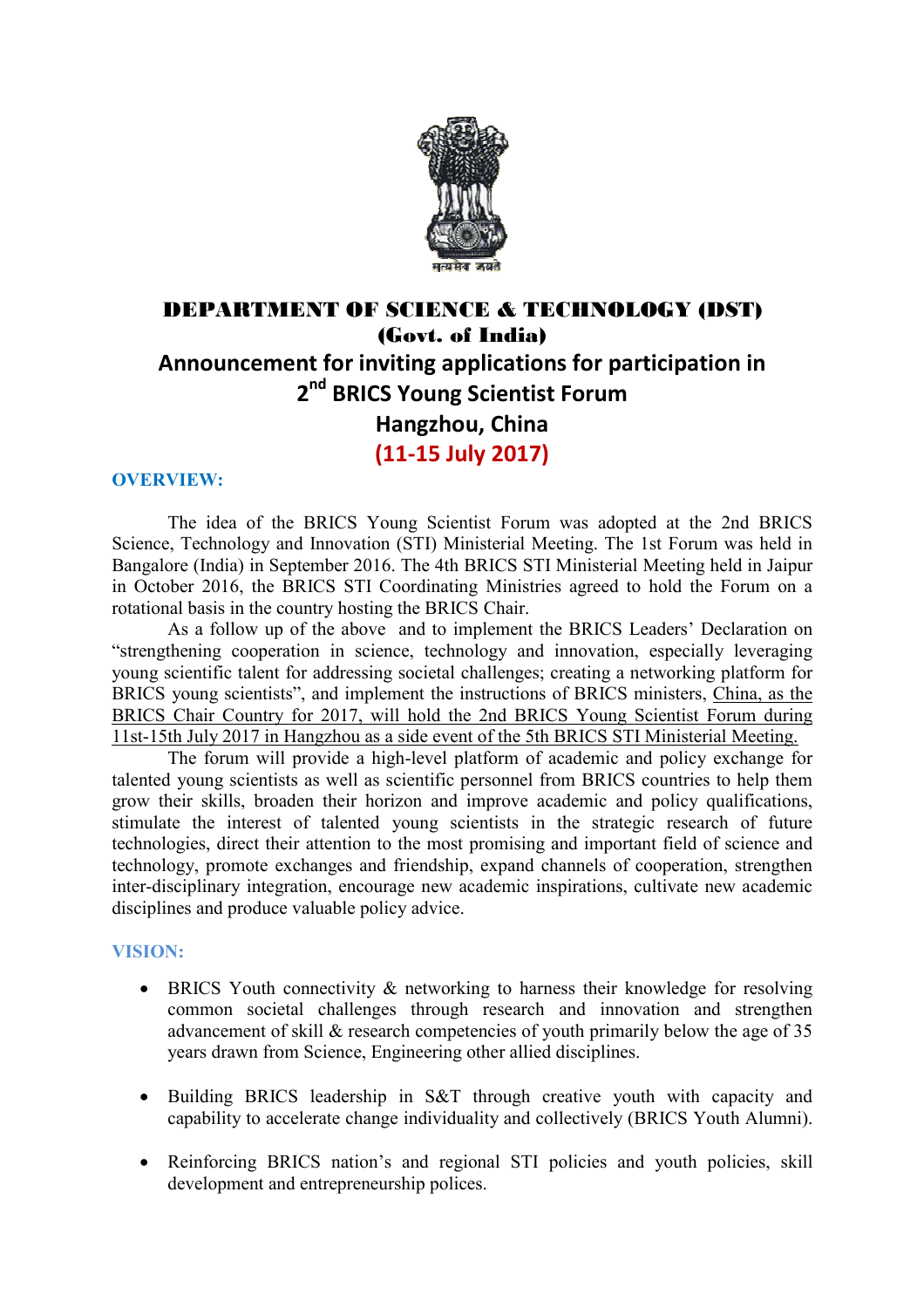#### **LEAD SPONSORS:**

 BRICS STI Coordinating Ministries (Department of Science & Technology from Indian side) on the principles of co-ownership and co-investment.

#### **THEME:**

#### **"Building Young Scientists' Leadership in Science, Technology and Innovation"**

The forum will choose three subjects from the ten thematic fields identified by BRICS, namely energy, material, biotechnology & biomedicine, as well as one cross-cutting field of science, technology and innovation policies, science communication and science popularization, and feature three parallel sessions and one general session (which will be set on the plenary session). The forum will have one chairman and one vice chairman, and each parallel session will have one chairman and one vice chairman, respectively held by one Chinese representative and one foreign representative. They will be responsible for call for the report of the sessions, moderating the discussion and summarizing the outcomes of the sessions. The parallel sessions will be set of two to three themes to facilitate the exchange of young scientist.

#### **PARTICIPANTS:**

Young bright scientists/ engineers/ technologists/ innovators/ / science journalists-educatorsscience, literacy and popularizing professional / specialists on translational aspects of research and technology integration in society-market / researchers up to the age of 35 years.

The participants of the sessions in the three thematic fields of energy, material and biotechnology & biomedicine shall hold a doctor's degree and have visible academic & scientific influence in the world or they shall be engineers and professionals from public funded Technology Business Incubations (TBI) with equivalent qualifications in the above three fields. The participants of the session on science, technology and innovation policies, science communication and science popularization shall have at least three years of working experience in the relevant fields and be familiar with their country's work in the relevant fields. Young scientists are also welcome to participate in this session to share best cases of science popularization and public awareness campaigns in this field. It is planned that representatives of the Chinese institutions for technology transfer, R&D outcome conversion and financial investment in the above three fields be invited

#### **FUNDING SUPPORT:**

The International air travel related expenses (airfare, medical insurance, visa fee etc) shall be met by the Department of Science & Technology whereas the local hospitality ie food, accommodation and local transport etc will be provided by the organizers (MOST China) for the entire duration of stay in China.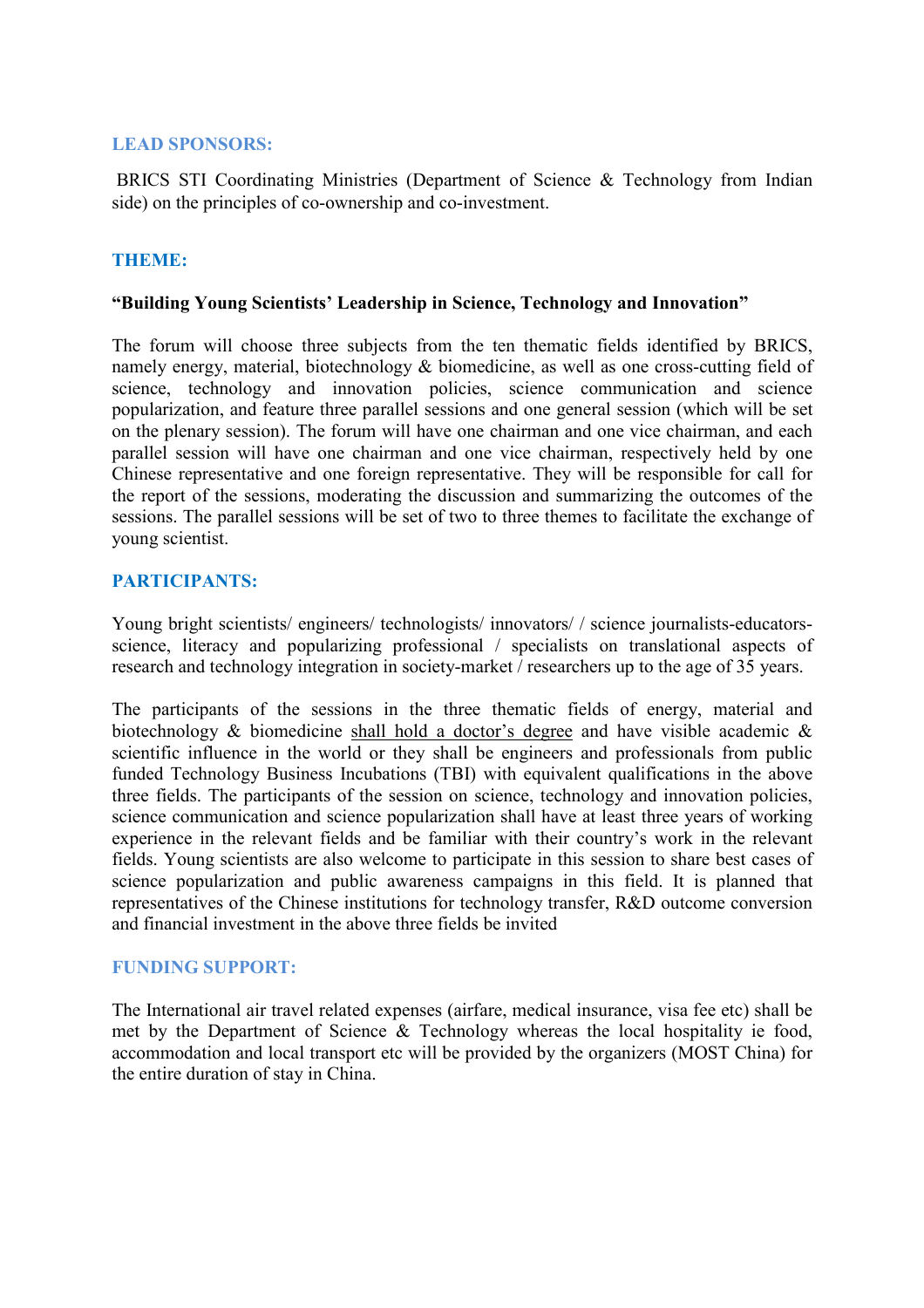#### **SELECTION PROCESS:**

The selection of Indian participants for participating in the BRICS YS Forum 2017 shall be made by an Expert Selection Committee to be constituted by DST. The selection shall be based on the assessment of information provided by the applicant in the application form and the reference letter.

About 20 participants shall be selected and nominated by the Department of Science and Technology (Govt. of India) and the final list of participants shall be forwarded by DST to the BRICS STI focal point in China (ie Ministry of Science & Technology, China).

#### **Duration of the event**:

#### **5-Days (Detailed program to be circulated soon)**

**Submission process and timeline:** 

A complete set of application consisting of:

a) One complete set of original application duly forwarded by Head of the Institute in prescribed format **(Annexure-I)** along with a copy of brief CV must be submitted **latest by 1700 Hrs on 30th April 2017** to:

> **Shri R K Sharma, Scientist-E, International Multilateral & Regional Cooperation (IMRC) Division, R. No-18 D, S&T Block-I, Technology Bhavan, Department of Science & Technology, New Mehrauli Road, New Delhi -110016**

Along with a Soft copy of the application form (in a SINGLE SOFT File) in ms-word or PDF format only **(Do not include scanned pages/ copies in the soft copy of the application, as signatures are not required in the soft copy)**, as email attachment to sharma rk@nic.in

 **\*\*\*\*\*\*\*\*\*\*\*\*\*\*\*\*\*\*\*\*\*\*\*\*\*\***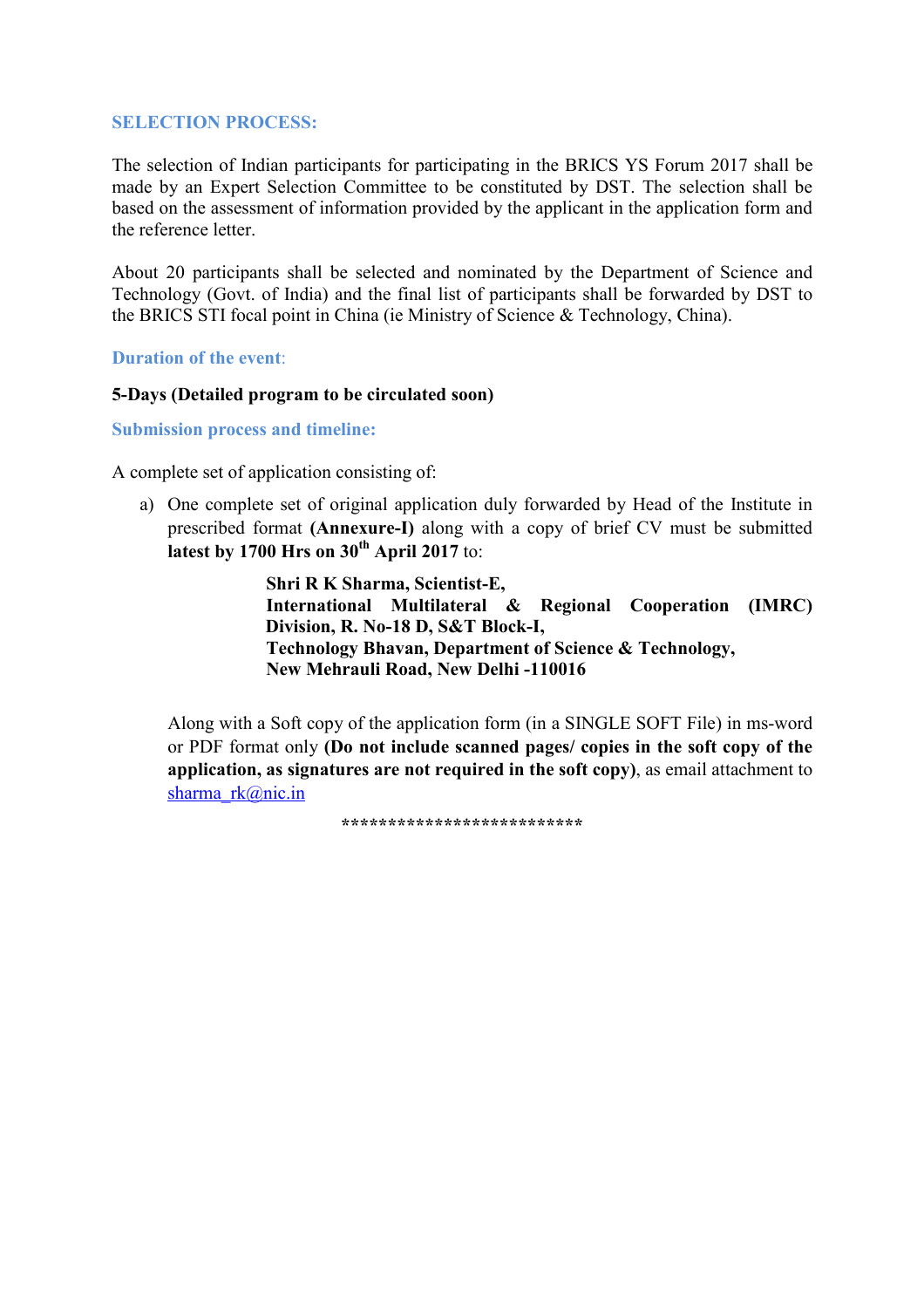### **Annexure-I**

# Application form for participation in 2<sup>nd</sup> BRICS Young Scientist Forum Hangzhou, China 11-15 July 2017

Applicants Photo

| Name                                    |                |
|-----------------------------------------|----------------|
| Date of Birth                           |                |
| Gender                                  |                |
| Nationality                             |                |
| Place of Study/Work/Affiliation         |                |
| Designation                             |                |
| Field of Research                       |                |
| Address                                 |                |
| City                                    |                |
| Country                                 |                |
| Email                                   |                |
| Mobile                                  | $\ddot{\cdot}$ |
| Landline                                | $\vdots$       |
| Passport No. & Date of Issue and Expiry |                |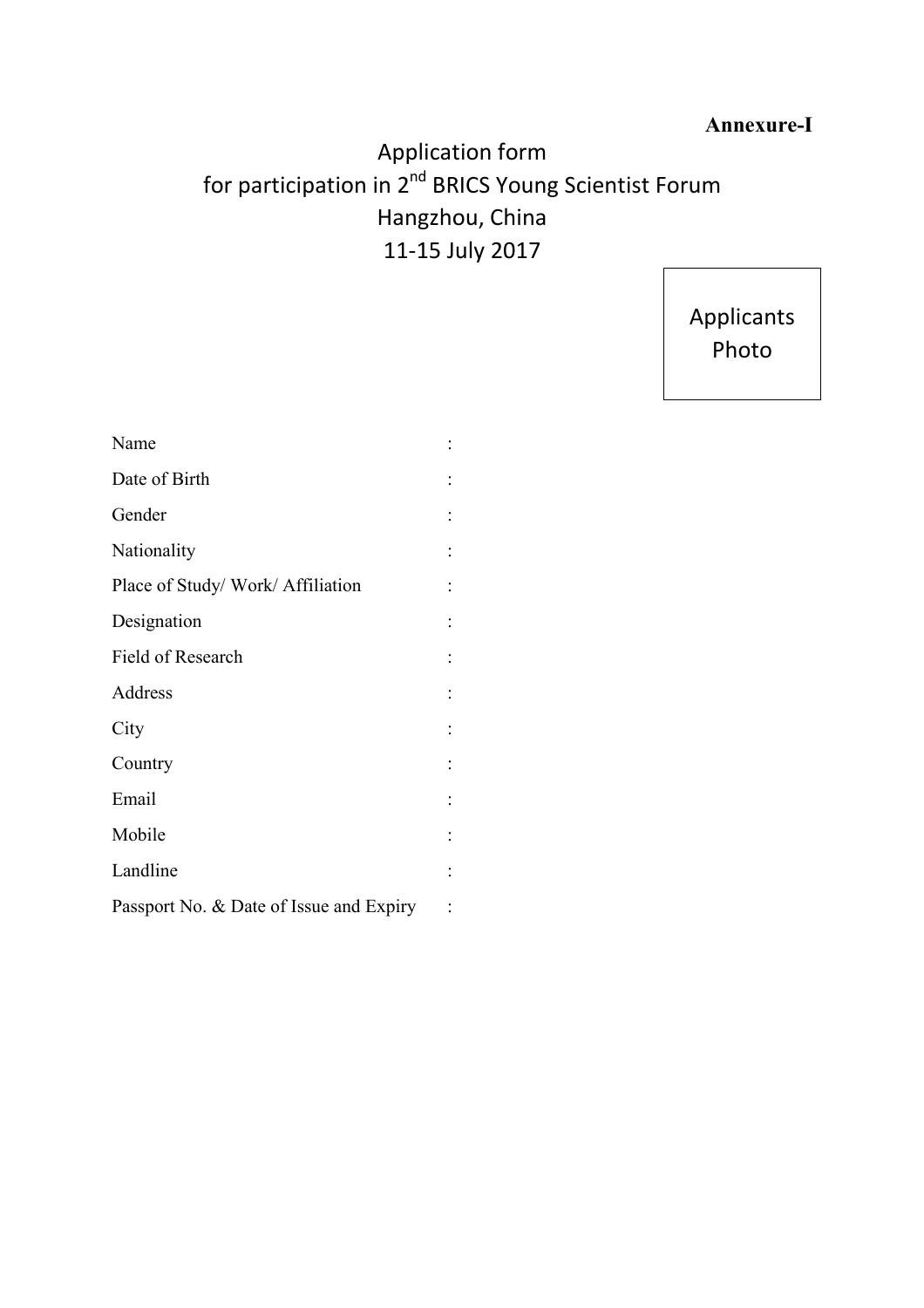**Applicants Statement (up to 300 words):** Please describe how the applicant has demonstrated excellence in scientific research in the above fields and cooperation with scientists from other BRICS countries.

**List of Peer Reviewed Scholarly Publications:** Please list the peer reviewed publications (publication titles should be translated into English). The record of scholarly publication will be evaluated on its merits, and nominees are encouraged to include publications regardless of the publisher. Please continue onto separate page if necessary.

**Other Awards/Achievements/Contributions to market-led innovations:** Please list below in English; please continue onto separate page if necessary.